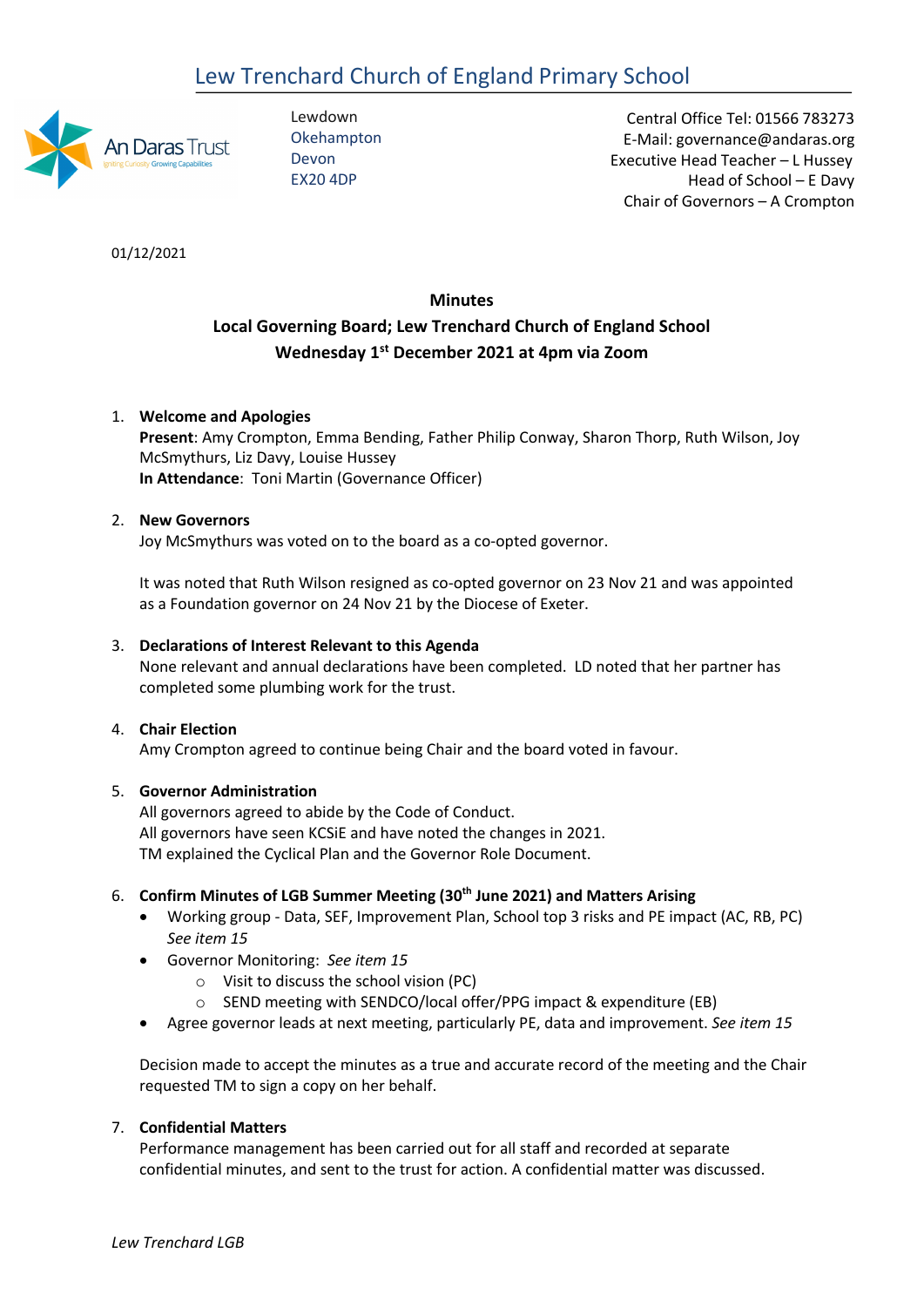## 8. **Headteacher Report**

It was noted that 4 staff and 18 children are off with Covid at present which is making the functioning of the school particularly difficult at this moment in time; there is an awful lot of pressure on the staff that are left. LH noted some of the changes that have been made to help staff to cope with the current demands.

LH noted the updates regarding recovery, tutoring provision and pupil premium provision map. **When are you hoping to start the tutoring again?** This was discussed. Year 6 attainment seems to be good and Year 5 are being supported in preparation for next year. Year 2 outcomes not so good last year so support for Year 3 is in place. Ensuring the KS1 children are prepared for KS2 is important. The PPG statutory expenditure plan was discussed. It is noted that disadvantaged children are now more disadvantaged compared to prior to Covid. Much of the work being done with children is aimed at enhancing their well-being and developing their learning behaviours. LD noted that if the gap is narrowed in early years, it helps to minimise it all the way through their school journey. **Would you say you are already seeing an impact from the tutoring, such as the writing?** It was agreed that there was but now this is being affected by attendance due to Covid. Also even though attendance is sometimes lower with disadvantaged children, the children are off with genuine illnesses and these seem to spread so much easier due to the lack of contact during the Covid lockdowns. Tutoring and recovery was discussed. External monitoring visits have been completed to enable moderation.

**How is the well-being of the staff and school leadership?** This was discussed, including the current workload and the expectations of Ofsted. The governors discussed the pressure on the staff and the children. There are 2 distinct agendas; DfE want good results in the SATs but Ofsted want a broad, balanced and excellent curriculum. The governors discussed that it is not realistic to achieve all of this given the current issues with illness and the like, and puts far too much pressure on the staff as well as the children.

#### 9. **Improvement Plan**

The improvement plan is on-going but it is a balancing act trying to fit it all in with the other conflicting priorities and winter illnesses. **Is the external monitoring process by the trust effective?** Sometimes it is very full on but the Improvement Officers are very supportive and helpful, and do change the dates if the needed by the school. The feedback is always very useful and it was also noted that these reports are a useful source of evidence for the governors too.

#### 10. **School Top 3 Risks**

Top 3 risks for LT are:

- (1) Failing to meet national standards/Ofsted
- (2) Loss of staff due to health/Covid and well-being
- (3) Financial implications of staff cover, Covid related costs, cyber security and so on

LH noted some of the financial costs needing to be met without additional funding from the government. Cover for staff and the costs involved were discussed. **At what point would you consider the staffing levels low enough to make the school unviable to open?** This was discussed in detail but it was noted that the staff ratio has to be safe to open to school.

#### 11. **SIAMS**

LT not due a SIAMS until 2024 but it was noted that there is a new framework since the last inspection, so LT will need to start using the new format in future. The school 5 year plan was noted.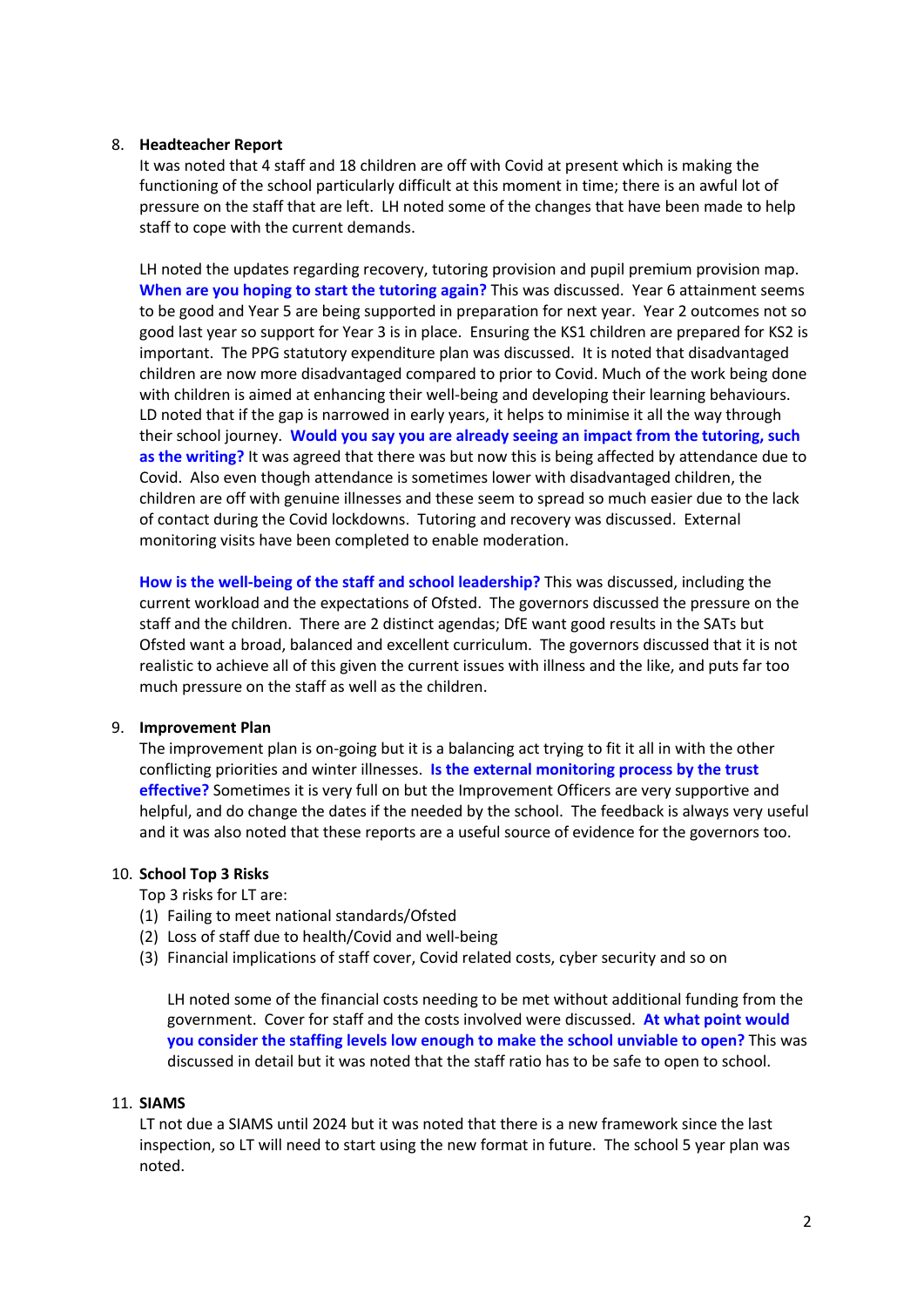## 12. **Cyber Security**

LH noted the cyber security threat, the audit that has occurred and that the action plan is due. EB gave feedback on her input to the cyber security audit and was thanked for her participation. LH and TM noted some of the points likely to be in the action plan, such as adaptation of some of the policies.

## 13. **Safeguarding / Health & Safety**

LD is part way through the S175. The new KCSiE has been issued. Health and safety is everyone's responsibility and LD noted a few areas being looked at. AC and LD have met regularly for safeguarding discussions.

## 14. **Attendance/Discipline/Behaviour/Exclusions**

Behaviour has been amazing and no exclusions (now called suspensions). Attendance was very good until the winter illnesses, including Covid, have kicked in. Attendance should be at around 95% which is good given the situation. The current situation and how the staff have managed was discussed in detail.

## 15. **Governor Monitoring & Training**

Governor working Group took place to discuss data, improvement plan and school top 3 risks.

Monitoring visits:

- Visit to discuss the school vision (PC). *Attempted but not successful for numerous unforeseen reasons; will be covered at next working group.*
- SEND meeting with SENDCO/local offer/PPG impact & expenditure (EB) *Discussions with SENDCO have taken place but face to face meeting will not happen before Christmas due to Covid numbers. Will follow up in the spring term.*
- Performance Management completed by AC.
- Chair met with the Trust CEO and reported back to the governors that she discussed items such as the curriculum, staffing, tutoring and recovery funding, improvement and high costs associated with SEND provision.

## **Governor leads were agreed as:**

AC will remain the lead for safeguarding, whistleblowing and personnel EB will remain the lead for SEND and vulnerable groups including PPG PC will lead on stakeholder engagement, vision and ethos RW will lead on PE JM will lead on data ST will remain the lead on information/data protection

## **Monitoring for next term:**

- **Working group to discuss the 5 year plan and curriculum in February. This will be followed with a PE discussion with PE lead (RW) and a data discussion with LH (JM)**
- **Governor orientation visit by JM in January.**
- **Chair fortnightly meeting with LD (including discussion on safeguarding)**

## **Governor Training**

Challenge & Accountability training 20 Oct 2021 (AC & RW) Safeguarding for Governors (JM) Prevent training (JM)